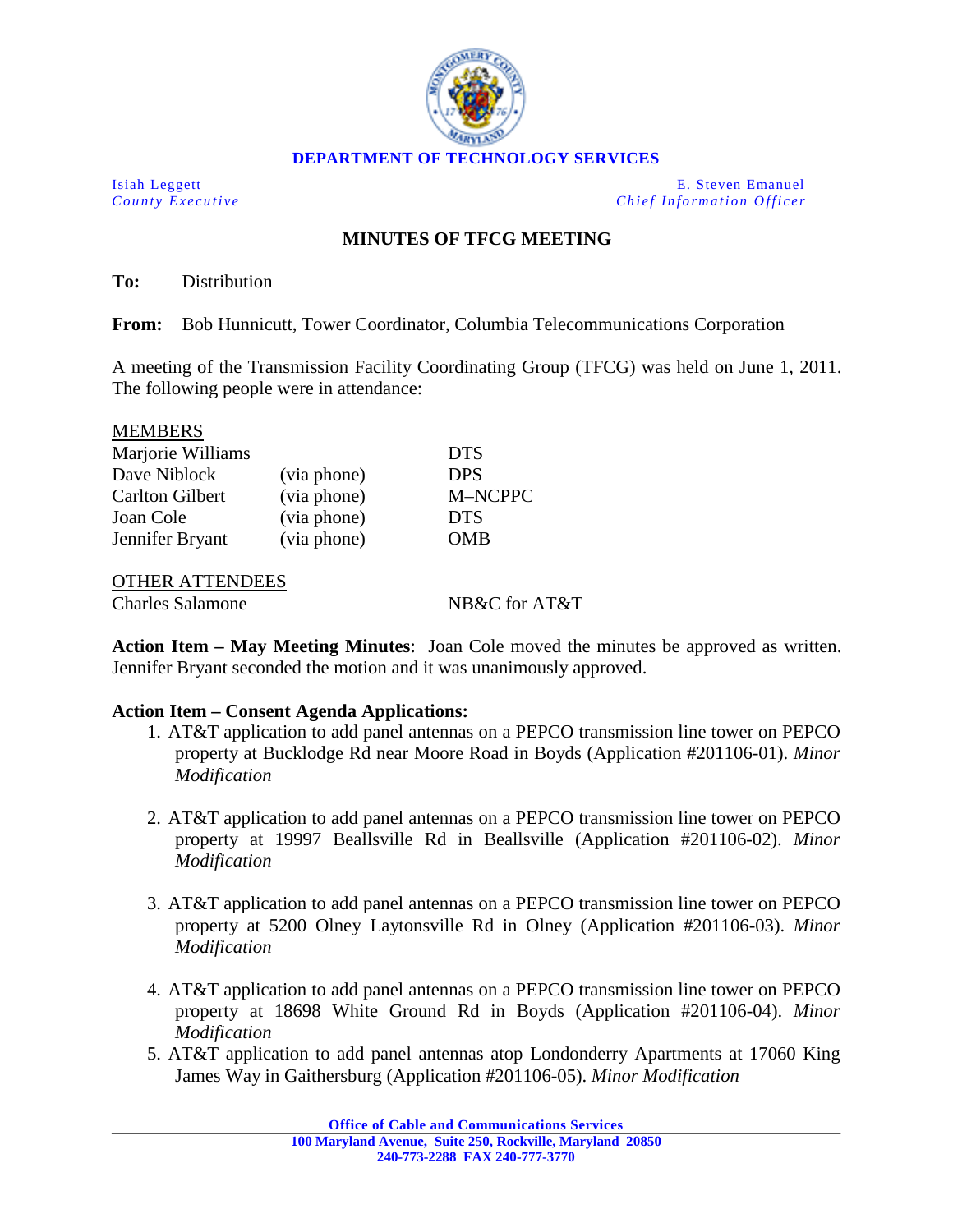- 6. AT&T application to add panel antennas atop Sunrise Apartments at 19310 Club House Rd in Gaithersburg (Application #201106-06). *Minor Modification*
- 7. AT&T application to add panel antennas on a monopole at the Damascus VFD at 10211 Lewis Dr in Damascus (Application #201106-07). *Minor Modification*
- 8. AT&T application to add panel antennas on a tower on Columbia Gas property at 15030 Frederick Rd in Rockville (Application #201106-08). *Minor Modification*
- 9. AT&T application to add panel antennas on a tower on the Boy Scouts of America property at 16100 Darnestown Rd in Dawsonville (Application #201106-09). *Minor Modification*
- 10. AT&T application to add panel antennas on a monopole on Quail Hill Farms property at 18743 New Hampshire Ave in Brinklow (Application #201106-10). *Minor Modification*
- 11. AT&T application to add panel antennas on a monopole on Argyle Country Club property at 14600 Argyle Club Rd in Silver Spring (Application #201106-12). *Minor Modification*
- 12. AT&T application to add panel antennas on a monopole on Knights of Columbus property at 17001 Overhill Road in Derwood (Application #201106-13). *Minor Modification*
- 13. AT&T application to add panel antennas on a tower on Carver property at 2647 University Blvd West in Silver Spring (Application #201106-14). *Minor Modification Conditioned on submission of a structural analysis report to DPS with a copy to the Tower Coordinator which states the structure can safely support the additional antennas and related cabling.*
- 14. AT&T application to add panel antennas on a monopole at Northwood High School at 919 University Blvd in Silver Spring (Application #201106-15). *Minor Modification Conditioned on AT&T providing written approval at time of permitting from the MCPS that this attachment has been approved.*
- 15. AT&T application to add panel antennas on a monopole on Leaman property at 13820 Clopper Rd in Boyds (Application #201106-16). *Minor Modification*
- 16. AT&T application to add panel antennas on a monopole on M-NCPPC property at 12102 Alpert Lane in Wheaton (Application #201106-17). *Minor Modification Conditioned on AT&T providing written approval at time of permitting from the M-NCPPC that this attachment has been approved.*
- 17. AT&T application to add panel antennas on a lattice tower on Benmar property at 23000 White's Ferry Rd in Dickerson (Application #201106-18). *Minor Modification*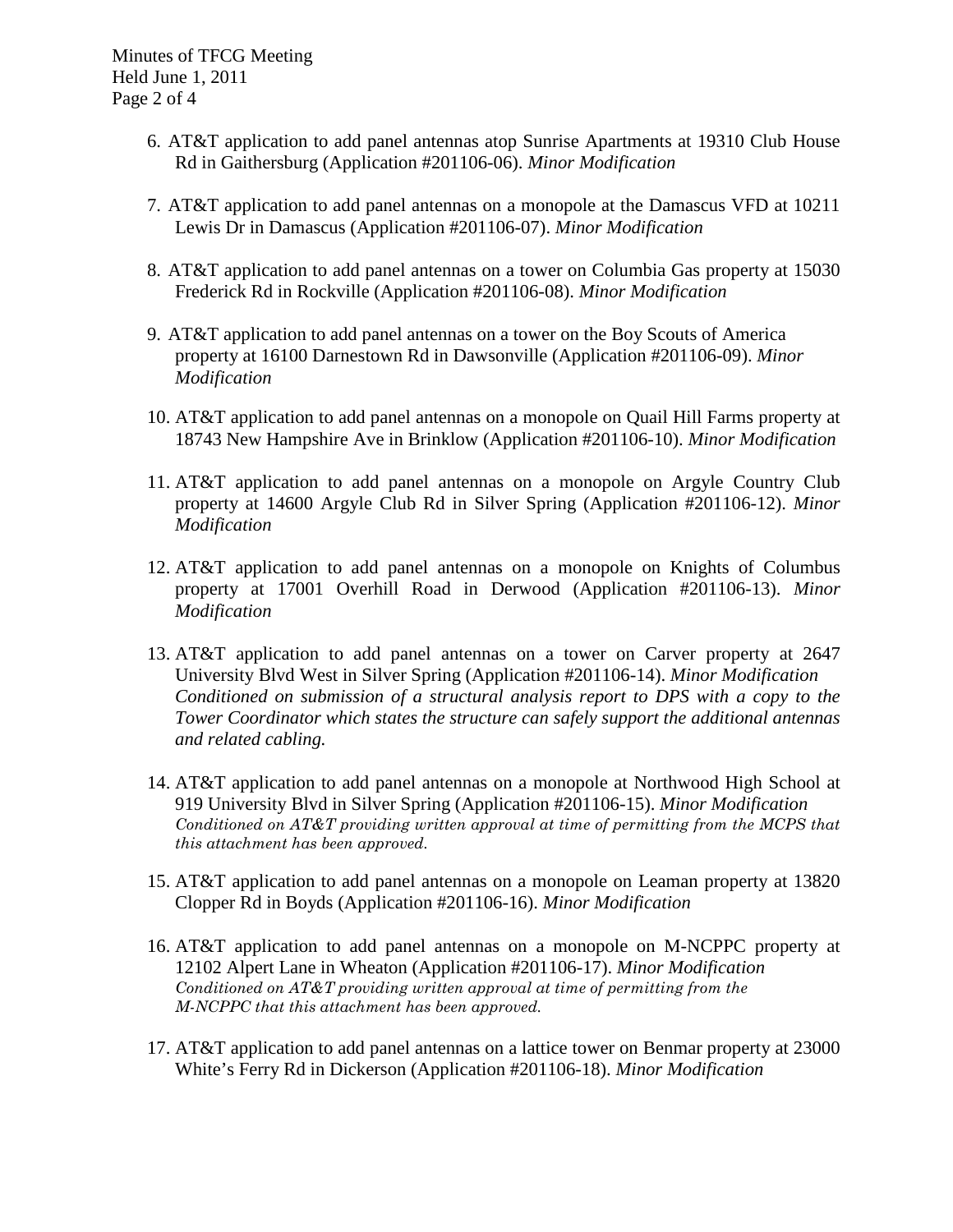Minutes of TFCG Meeting Held June 1, 2011 Page 3 of 4

- 18. AT&T application to add panel antennas on a monopole on Cabin John VFW property at 11511 MacArthur Blvd in Potomac (Application #201106-19). *Minor Modification*
- 19. AT&T application to add panel antennas on a monopole at the Sandy Spring VFD at 16911 Georgia Ave in Olney (Application #201106-20). *Minor Modification*
- 20. AT&T application to add panel antennas on a monopole on American Tower property at 12419 Middlebrook Rd in Germantown (Application #201106-21). *Minor Modification Conditioned on submission of a structural analysis report submitted to the DPS with a copy to the Tower Coordinator which states that the structure can support the additional antennas and related cabling.*
- 21. AT&T application to add panel antennas on a monopole on Lynwood Farm property at 25217 Peach Tree Rd in Clarksburg (Application #201106-22). *Minor Modification Conditioned on AT&T advising the Board of Appeals of a change in ownership of the property.*
- 22. AT&T application to add panel antennas on a monopole on Pyle property at 211 Ednor Rd in Silver Spring (Application #201106-23). *Minor Modification*
- 23. AT&T application to add panel antennas on a tower on Kruhm property at 15701 Kruhm Rd in Burtonsville (Application #201106-24). *Minor Modification*
- 24. AT&T application to add panel antennas on a monopole on Aspen Landscaping property at 15710 New Hampshire Ave in Silver Spring (Application #201106-25). *Minor Modification*
- 25. AT&T application to add panel antennas on a monopole on Crown Atlantic property at 7707 Airpark Rd in Gaithersburg (Application #201106-26). *Minor Modification*
- 26. AT&T application to add panel antennas on a monopole on Kramer property at 49 Randolph Rd in Silver Spring (Application #201106-27). *Minor Modification*
- 27. AT&T application to add panel antennas on a tower at the Ferguson Farm at 14825 Comus Rd in Clarksburg (Application #201106-28). *Minor Modification*
- 28. AT&T application to add panel antennas on Goshen United Methodist Church property at 7700 Brink Rd in Gaithersburg (Application #201106-29). *Minor Modification*
- 29. AT&T application to add panel antennas on a monopole on WSSC property at 10010 Oaklyn Dr in Potomac (Application #201106-30). *Minor Modification*
- 30. AT&T application to add panel antennas on a monopole on Linthicum property at 13100 W. Old Baltimore Rd in Boyds (Application #201106-31). *Minor Modification*